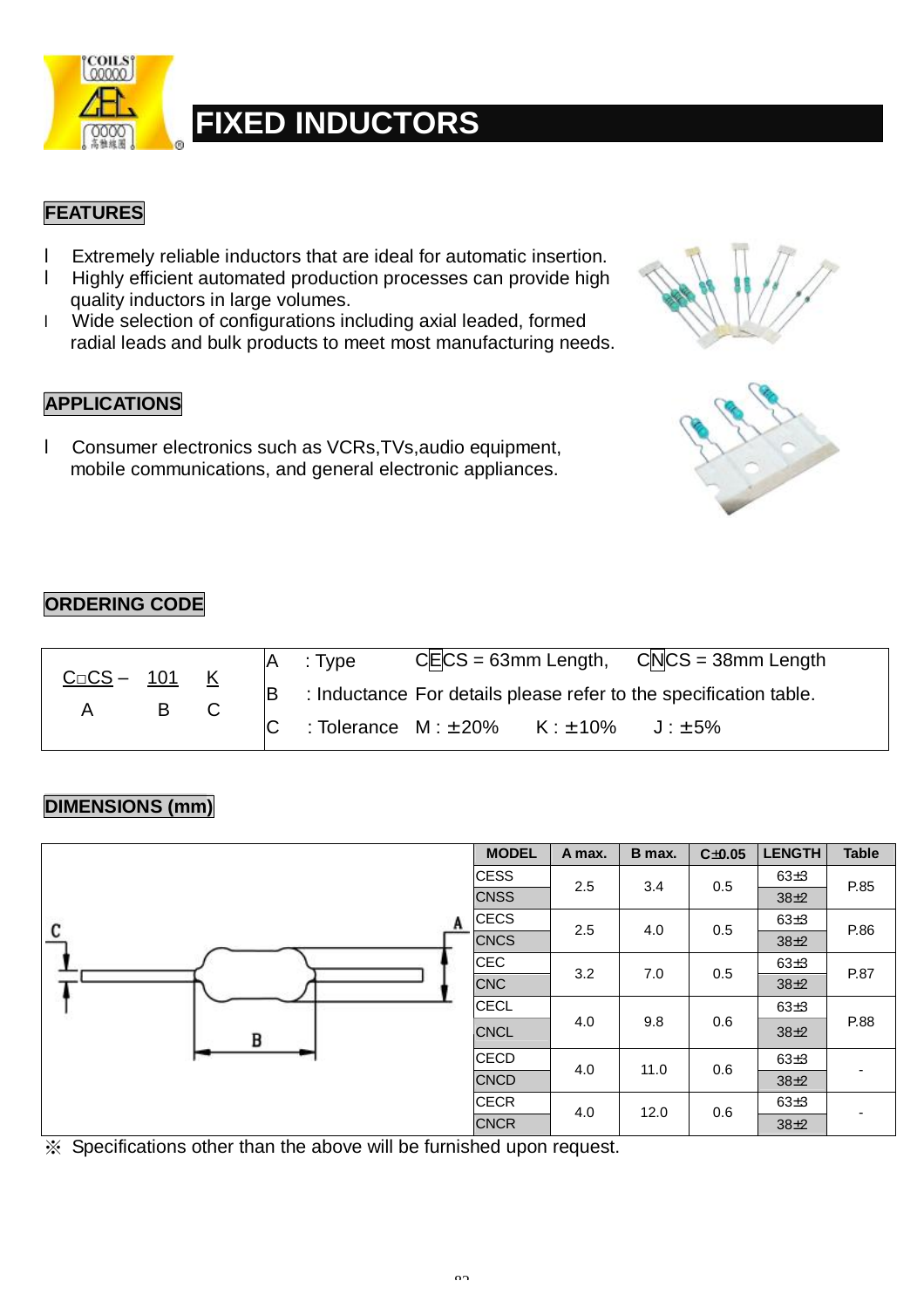

#### **COLOUR CODE**

| (1) CECR, CECD, CEC, CECL, CNCL, CNCD, CNCR |               |                               | 2                              | 3                 |                  |
|---------------------------------------------|---------------|-------------------------------|--------------------------------|-------------------|------------------|
|                                             | <b>COLOUR</b> | <b>FIRST</b><br><b>FIGURE</b> | <b>SECOND</b><br><b>FIGURE</b> | <b>MULTIPLIER</b> | <b>TOLERANCE</b> |
|                                             | <b>Black</b>  | 0                             | $\Omega$                       |                   | ± 20%            |
|                                             | lBrown.       |                               |                                | 10                |                  |
| 1234                                        | Red           | 2                             | 2                              | 100               |                  |
|                                             | Orange        | 3                             | 3                              | 1000              |                  |
|                                             | Yellow        | 4                             | 4                              |                   |                  |
| (2) CECS, CESS, CNCS, CNSS                  | lGreen.       | 5                             | 5                              |                   |                  |
|                                             | Blue          | 6                             | 6                              |                   |                  |
|                                             | Purple        | $\overline{7}$                | 7                              |                   |                  |
|                                             | Gray          | 8                             | 8                              |                   |                  |
| 3<br>$\overline{c}$                         | White         | 9                             | 9                              |                   |                  |
|                                             | Gold          |                               |                                | 0.1               | $+5%$            |
|                                             | Silver        |                               |                                | 0.01              | $+10%$           |

#### **STRUCTURAL DIAGRAM**

|                                                                                                                                                                                    | <b>Component</b>       | <b>Model</b>                                    | <b>Inductance Range</b>  |  |  |  |
|------------------------------------------------------------------------------------------------------------------------------------------------------------------------------------|------------------------|-------------------------------------------------|--------------------------|--|--|--|
|                                                                                                                                                                                    |                        | CECR, CNCR                                      | Material: 0.10µH~47µH    |  |  |  |
|                                                                                                                                                                                    |                        | CECL, CECD,                                     | Material A: 1.0µH~10µH   |  |  |  |
|                                                                                                                                                                                    |                        | CNCL, CNCD                                      | Material B: 12µH~100µH   |  |  |  |
|                                                                                                                                                                                    |                        |                                                 | Material C: 120µH~3900µH |  |  |  |
|                                                                                                                                                                                    | 1. Ferrite core        |                                                 | Material B:1.2µH~100µH   |  |  |  |
|                                                                                                                                                                                    |                        | CNC, CEC                                        | Material C: 120µH~1mH    |  |  |  |
|                                                                                                                                                                                    |                        |                                                 | Material A: 0.10µH~1.0µH |  |  |  |
|                                                                                                                                                                                    |                        | CECS, CESS,                                     | Material B: 1.2µH ~100µH |  |  |  |
|                                                                                                                                                                                    |                        | CNCS, CNSS                                      | Material C: 120µH ~330µH |  |  |  |
| $\langle \widehat{d} \rangle \cdot \langle \widehat{f} \rangle.$<br>$\langle \hat{\mathfrak{s}} \rangle$ $\langle \hat{\mathfrak{s}} \rangle$ $\langle \hat{\mathfrak{t}} \rangle$ |                        |                                                 | Material A: 0.10µH~1.0µH |  |  |  |
|                                                                                                                                                                                    | 2. Adhesive            | Epoxy resin                                     |                          |  |  |  |
|                                                                                                                                                                                    | 3. Lead wire           | Processed lead wire (Solder plated copper wire) |                          |  |  |  |
|                                                                                                                                                                                    | 4. Solder accumulation | Solder                                          |                          |  |  |  |
|                                                                                                                                                                                    | 5. Wire material       | Polyurethane-copper wire                        |                          |  |  |  |
|                                                                                                                                                                                    | 6. Under-coating resin | Butadiene resin                                 |                          |  |  |  |
|                                                                                                                                                                                    | 7. Over-coating resin  | Epoxy resin                                     |                          |  |  |  |
|                                                                                                                                                                                    | 8. Colour code         | Melamine resin                                  |                          |  |  |  |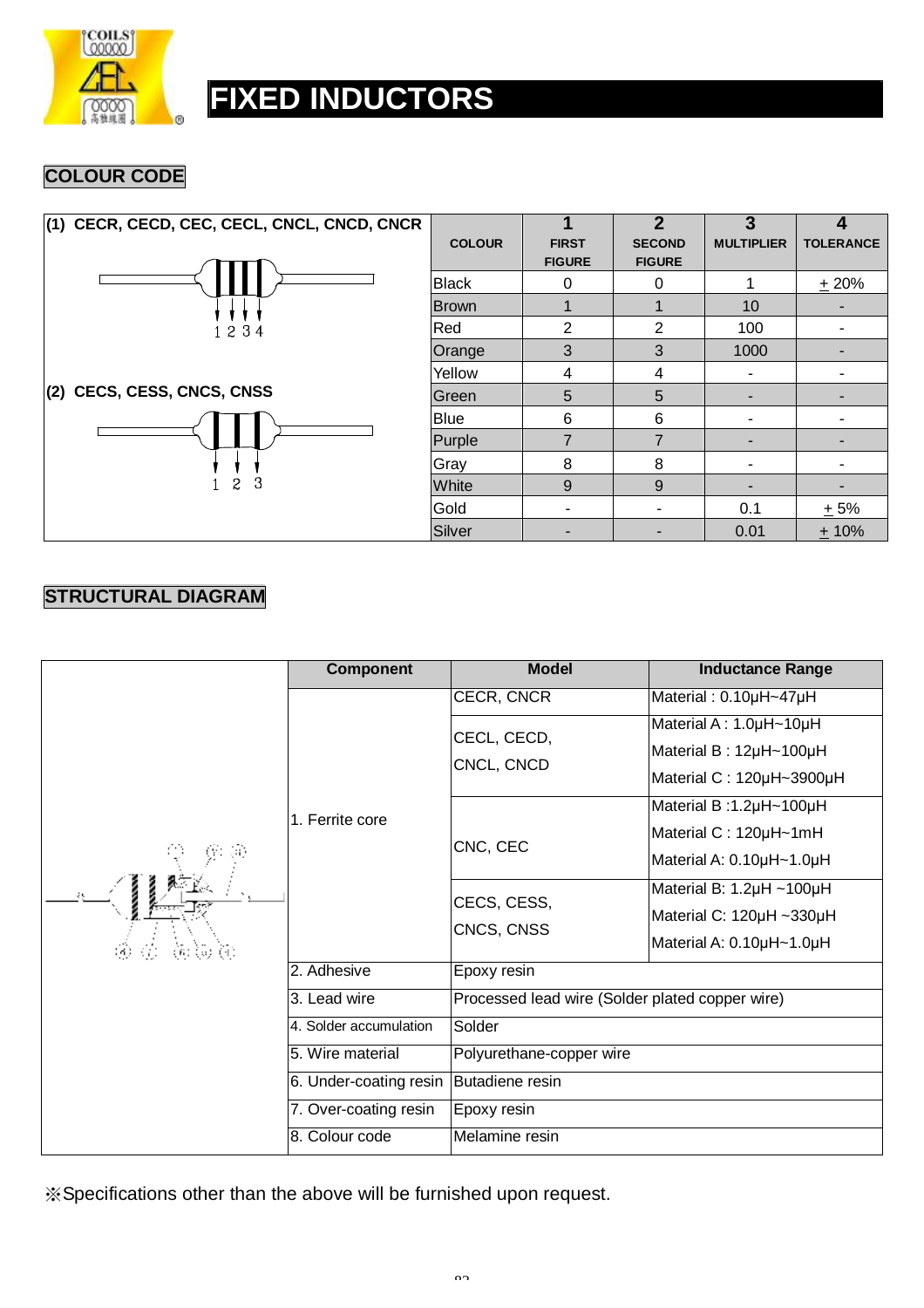

#### **TAPING DIMENSIONS (mm)**

|                                        | <b>MODEL</b> | A           | $\vert$ B | $\mathbf C$ | D             | $E - F$      | G        |
|----------------------------------------|--------------|-------------|-----------|-------------|---------------|--------------|----------|
| , B I                                  | <b>CESS</b>  |             | 3.2min.   |             |               |              |          |
| ± =<br>e                               | <b>CECS</b>  |             |           |             |               |              |          |
| E:<br>$\Rightarrow$ $\Rightarrow$<br>C | CEC-         |             |           |             |               |              | $52\pm2$ |
| C.                                     | <b>CECL</b>  |             | 3.0min.   |             |               |              |          |
|                                        | <b>CECD</b>  |             |           |             |               |              |          |
| 1 e =<br>$\pm =$                       | <b>CECR</b>  | $5.0 + 0.5$ |           | $0.8$ max.  | $6.0 \pm 1.0$ | $1.0$ $max.$ |          |
| $=$ $\pm$<br>≐⇒                        | <b>CNSS</b>  |             | 3.2min.   |             |               |              |          |
|                                        | <b>CNCS</b>  |             |           |             |               |              |          |
|                                        | CNC-         |             |           |             |               |              | $26\pm2$ |
| ΨW                                     | <b>CNCL</b>  |             | 3.0min.   |             |               |              |          |
| G                                      | <b>CNCD</b>  |             |           |             |               |              |          |
|                                        | <b>CNCR</b>  |             |           |             |               |              |          |

**FDF** 



#### PACKING

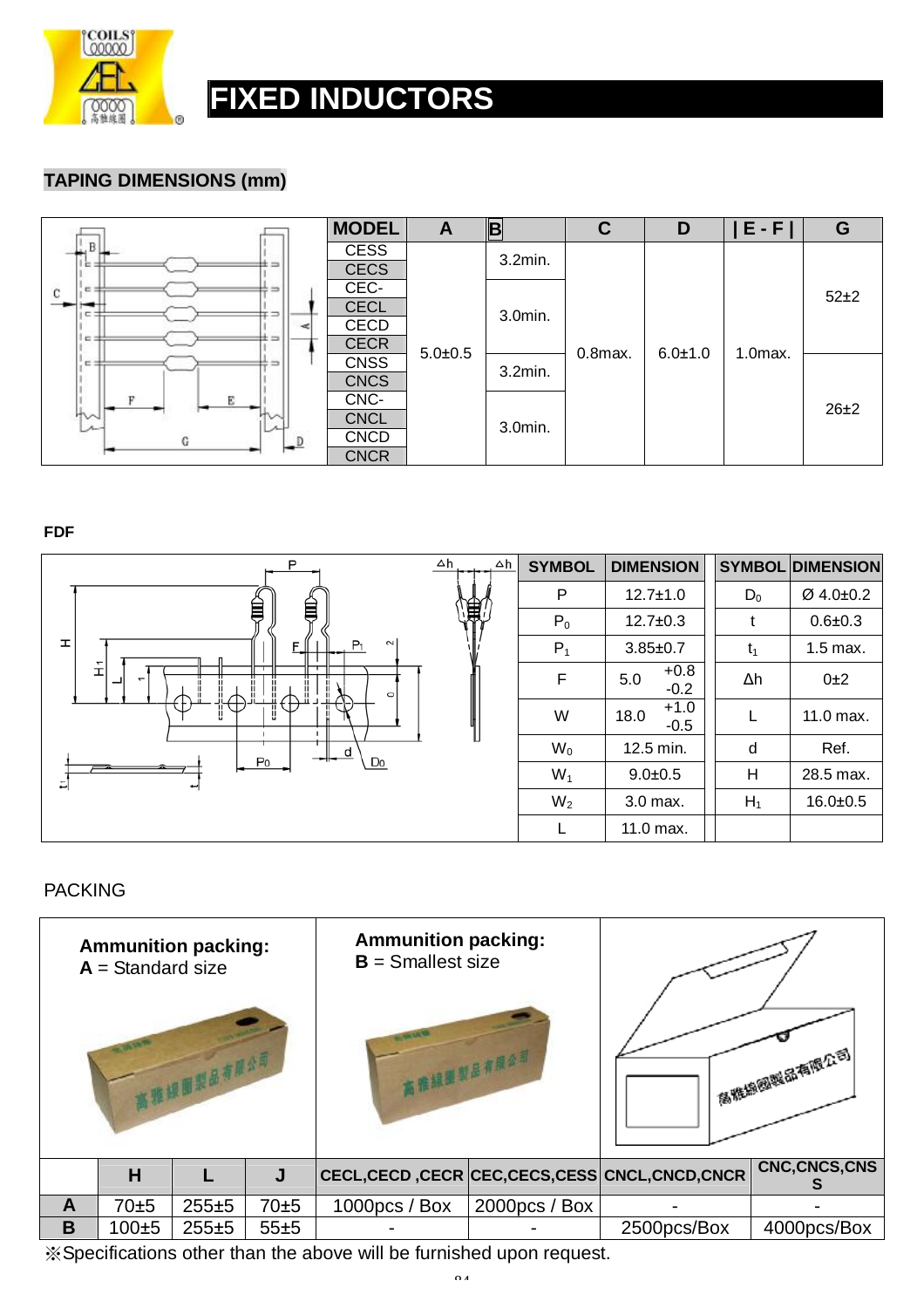

| Specification table of Fixed Inductors CSS |                               |         |       |                          |                         |                                      |  |  |
|--------------------------------------------|-------------------------------|---------|-------|--------------------------|-------------------------|--------------------------------------|--|--|
| <b>Model</b>                               | <b>Inductance</b><br>$(H\mu)$ | Q (Min) |       | DCR W (Max) DCI mA (Max) | <b>SRF MHz</b><br>(Min) | <b>Measuring</b><br><b>Frequency</b> |  |  |
| $C \square$ SS-R10 $\square$               | 0.10                          | 40      | 0.070 | 1050                     | 380                     | 25.2MHz                              |  |  |
| $C \square$ SS-R12 $\square$               | 0.12                          | 40      | 0.075 | 920                      | 380                     | 25.2MHz                              |  |  |
| $C \square$ SS-R15 $\square$               | 0.15                          | 40      | 0.080 | 910                      | 380                     | 25.2MHz                              |  |  |
| $C \square$ SS-R18 $\square$               | 0.18                          | 40      | 0.085 | 700                      | 380                     | 25.2MHz                              |  |  |
| $C \square$ SS-R22 $\square$               | 0.22                          | 40      | 0.095 | 680                      | 380                     | 25.2MHz                              |  |  |
| $C \square$ SS-R27 $\square$               | 0.27                          | 40      | 0.11  | 620                      | 380                     | 25.2MHz                              |  |  |
| C <sub>□</sub> SS-R33□                     | 0.33                          | 40      | 0.12  | 600                      | 315                     | 25.2MHz                              |  |  |
| C <sub>□</sub> SS-R39□                     | 0.39                          | 40      | 0.19  | 560                      | 310                     | 25.2MHz                              |  |  |
| $C \square$ SS-R47 $\square$               | 0.47                          | 40      | 0.20  | 520                      | 310                     | 25.2MHz                              |  |  |
| $C \square$ SS-R56 $\square$               | 0.56                          | 40      | 0.22  | 500                      | 270                     | 25.2MHz                              |  |  |
| C <sub>SS</sub> -R68                       | 0.68                          | 40      | 0.25  | 465                      | 250                     | 25.2MHz                              |  |  |
| C <sub>□</sub> SS-R82□                     | 0.82                          | 40      | 0.28  | 450                      | 200                     | 25.2MHz                              |  |  |
| C <sub>□</sub> SS-1R0□                     | 1.0                           | 40      | 0.29  | 425                      | 180                     | 25.2MHz                              |  |  |
| $C \square$ SS-1R2 $\square$               | 1.2                           | 40      | 0.30  | 420                      | 180                     | 7.96MHz                              |  |  |
| $C \square$ SS-1R5 $\square$               | 1.5                           | 40      | 0.33  | 390                      | 130                     | 7.96MHz                              |  |  |
| $C \square$ SS-1R8 $\square$               | 1.8                           | 40      | 0.35  | 350                      | 100                     | 7.96MHz                              |  |  |
| $C \square$ SS-2R2 $\square$               | 2.2                           | 40      | 0.39  | 340                      | 75                      | 7.96MHz                              |  |  |
| $C \square$ SS-2R7 $\square$               | 2.7                           | 40      | 0.45  | 320                      | 55                      | 7.96MHz                              |  |  |
| $C \square$ SS-3R3 $\square$               | 3.3                           | 40      | 0.64  | 280                      | 48                      | 7.96MHz                              |  |  |
| $C \square$ SS-3R9 $\square$               | 3.9                           | 40      | 0.65  | 260                      | 38                      | 7.96MHz                              |  |  |
| $C \square$ SS-4R7 $\square$               | 4.7                           | 45      | 0.94  | 215                      | 38                      | 7.96MHz                              |  |  |
| $C \square$ SS-5R6 $\square$               | 5.6                           | 45      | 1.02  | 210                      | 32                      | 7.96MHz                              |  |  |
| $C \square$ SS-6R8 $\square$               | 6.8                           | 45      | 1.19  | 190                      | 26                      | 7.96MHz                              |  |  |
| C <sub>□</sub> SS-8R2 <sub>□</sub>         | 8.2                           | 45      | 1.72  | 180                      | 25                      | 7.96MHz                              |  |  |
| $C \cap SS-100 \cap$                       | 10                            | 45      | 1.88  | 170                      | 22                      | 7.96MHz                              |  |  |
| C <sub>SS</sub> -120                       | 12                            | 50      | 1.96  | 165                      | 20                      | 2.52MHz                              |  |  |
| $C \square$ SS-150 $\square$               | 15                            | 50      | 2.13  | 160                      | 17                      | 2.52MHz                              |  |  |
| $C \square$ SS-180 $\square$               | 18                            | 50      | 2.46  | 145                      | 16                      | 2.52MHz                              |  |  |
| $C \cap SS-220 \cap$                       | 22                            | 50      | 2.97  | 125                      | 15                      | 2.52MHz                              |  |  |
| $C \square$ SS-270 $\square$               | 27                            | 50      | 3.38  | 115                      | 14                      | 2.52MHz                              |  |  |
| $C \square$ SS-330 $\square$               | 33                            | 40      | 3.66  | 110                      | 12                      | 2.52MHz                              |  |  |
| $C \square$ SS-390 $\square$               | 39                            | 40      | 4.02  | 90                       | 11                      | 2.52MHz                              |  |  |
| $C \square$ SS-470 $\square$               | 47                            | 40      | 6.16  | 85                       | 9.0                     | 2.52MHz                              |  |  |
| $C \square$ SS-560 $\square$               | 56                            | 40      | 7.04  | 80                       | 8.5                     | 2.52MHz                              |  |  |
| $C$ SS-680                                 | 68                            | 40      | 7.69  | 75                       | 8.0                     | 2.52MHz                              |  |  |
| $C \square$ SS-820 $\square$               | 82                            | 40      | 8.68  | 70                       | 7.0                     | 2.52MHz                              |  |  |
| $C \square$ SS-101 $\square$               | 100                           | 40      | 15.44 | 50                       | 6.0                     | 2.52MHz                              |  |  |
| $C \square$ SS-121 $\square$               | 120                           | 35      | 17.63 | 50                       | 6.0                     | 0.796MHz                             |  |  |
| $C \square$ SS-151 $\square$               | 150                           | 35      | 19.90 | 50                       | 5.0                     | 0.796MHz                             |  |  |
| $C \square$ SS-181 $\square$               | 180                           | 35      | 20.89 | 45                       | 4.5                     | 0.796MHz                             |  |  |
| $C \square$ SS-221 $\square$               | 220                           | 35      | 23.19 | 40                       | 4.5                     | 0.796MHz                             |  |  |
| $C \square$ SS-271 $\square$               | 270                           | 35      | 26.88 | 40                       | 4.0                     | 0.796MHz                             |  |  |
| $C \square$ SS-331 $\square$               | 330                           | 35      | 32.13 | 40                       | 4.0                     | 0.796MHz                             |  |  |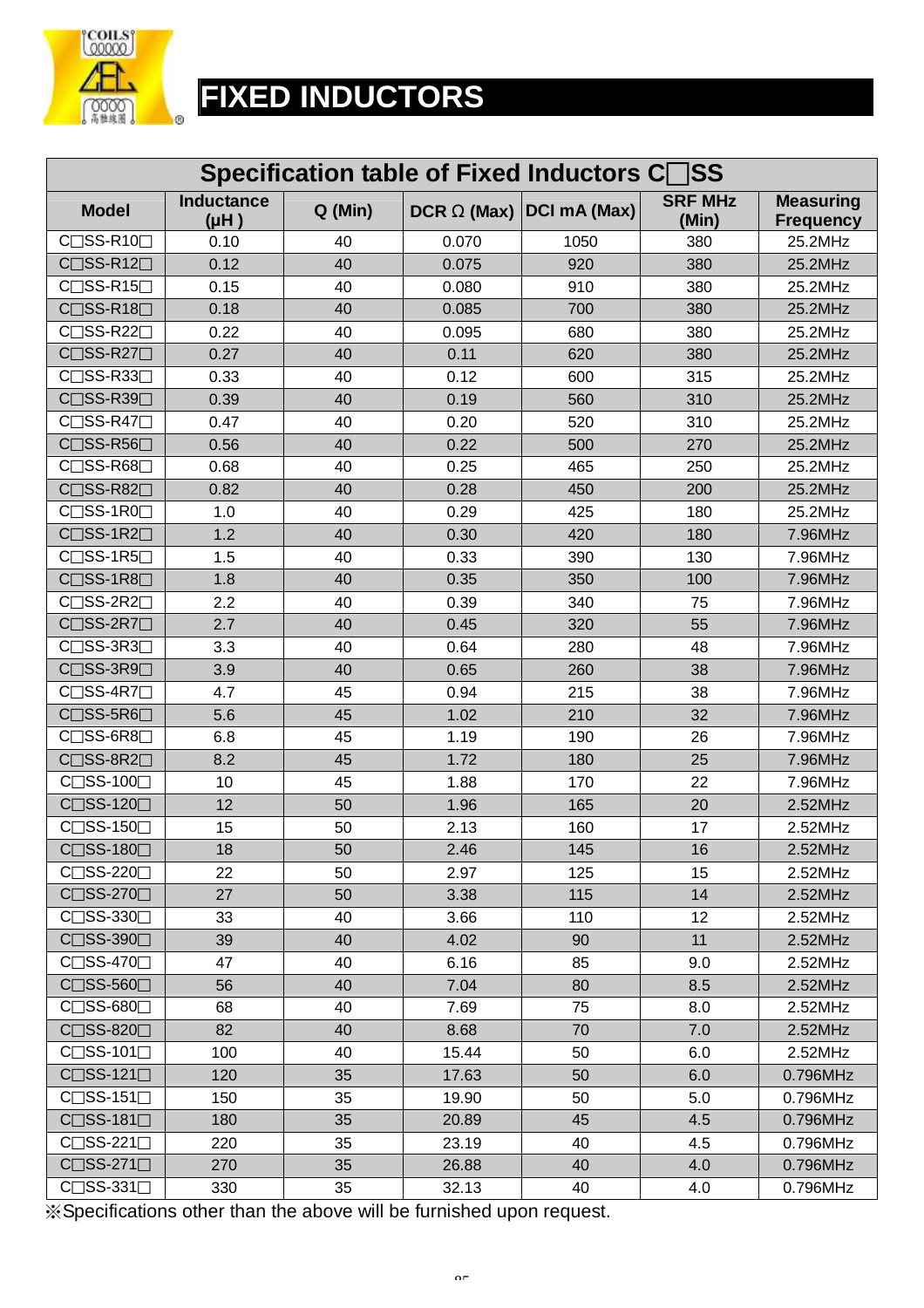

### **Specification table of Fixed Inductors C□CS**

| <b>Model</b>                                        | <b>Inductance</b><br>$(\mu H)$ | Q<br>(Min) | <b>DCRW</b><br>(Max) | <b>DCI mA</b><br>(Max) | <b>SRF MHz</b><br>(Min) | <b>Measuring</b><br><b>Frequency</b> |
|-----------------------------------------------------|--------------------------------|------------|----------------------|------------------------|-------------------------|--------------------------------------|
| C <sub>□</sub> CS-R10□                              | 0.10                           | 40         | 0.070                | 1050                   | 380                     | 25.2MHz                              |
| $C \square C S-R12 \square$                         | 0.12                           | 40         | 0.075                | 920                    | 380                     | 25.2MHz                              |
| $C \square C S - R 15 \square$                      | 0.15                           | 40         | 0.080                | 910                    | 380                     | 25.2MHz                              |
| $C \cap CS-R18 \cap$                                | 0.18                           | 40         | 0.085                | 700                    | 380                     | 25.2MHz                              |
| $C \cap CS-R22 \cap$                                | 0.22                           | 40         | 0.095                | 680                    | 380                     | 25.2MHz                              |
| CCS-R27                                             | 0.27                           | 40         | 0.11                 | 620                    | 380                     | 25.2MHz                              |
| $C \cap CS-R33 \cap$                                | 0.33                           | 40         | 0.12                 | 600                    | 315                     | 25.2MHz                              |
| $C\square$ CS-R39 $\square$                         | 0.39                           | 40         | 0.19                 | 560                    | 310                     | 25.2MHz                              |
| $C\square$ CS-R47 $\square$                         | 0.47                           | 40         | 0.20                 | 520                    | 310                     | 25.2MHz                              |
| $C\square$ CS-R56 $\square$                         | 0.56                           | 40         | 0.22                 | 500                    | 270                     | 25.2MHz                              |
| $C \cap CS-R68 \cap$                                | 0.68                           | 40         | 0.25                 | 465                    | 250                     | 25.2MHz                              |
| $C\square$ CS-R82 $\square$                         | 0.82                           | 40         | 0.28                 | 450                    | 200                     | 25.2MHz                              |
| $C \square C S-1 R 0 \square$                       | 1.0                            | 40         | 0.29                 | 425                    | 180                     | 25.2MHz                              |
| $C \cap CS-1R2 \square$                             | 1.2                            | 40         | 0.30                 | 420                    | 180                     | 7.96MHz                              |
| $C\square$ CS-1R5 $\square$                         | 1.5                            | 40         | 0.33                 | 390                    | 130                     | 7.96MHz                              |
| $C \cap CS-1R8 \cap$                                | 1.8                            | 40         | 0.35                 | 350                    | 100                     | 7.96MHz                              |
| $C \cap CS-2R2 \cap$                                | 2.2                            | 40         | 0.39                 | 340                    | 75                      | 7.96MHz                              |
| $C \square CS-2R7 \square$                          | 2.7                            | 40         | 0.45                 | 320                    | 55                      | 7.96MHz                              |
| $C\Box$ CS-3R3 $\Box$                               | 3.3                            | 40         | 0.64                 | 280                    | 48                      | 7.96MHz                              |
| $C \square C S$ -3R9 $\square$                      | 3.9                            | 40         | 0.65                 | 260                    | 38                      | 7.96MHz                              |
| $C \cap CS-4R7 \Box$                                | 4.7                            | 45         | 0.94                 | 215                    | 38                      | 7.96MHz                              |
| $C \square CS$ -5R6 $\square$                       | 5.6                            | 45         | 1.02                 | 210                    | 32                      | 7.96MHz                              |
| $C \cap CS$ -6R8 $\Box$                             | 6.8                            | 45         | 1.19                 | 190                    | 26                      | 7.96MHz                              |
| $C\square$ CS-8R2 $\square$                         | 8.2                            | 45         | 1.72                 | 180                    | 25                      | 7.96MHz                              |
| $\Box$ CS-100 $\Box$<br>$C\Gamma$                   | 10                             | 45         | 1.88                 | 170                    | 22                      | 7.96MHz                              |
| $C \cap CS-120 \square$                             | 12                             | 50         | 1.96                 | 165                    | 20                      | 2.52MHz                              |
| $C\square$ CS-150 $\square$                         | 15                             | 50         | 2.13                 | 160                    | 17                      | 2.52MHz                              |
| $C \cap CS-180 \cap$                                | 18                             | 50         | 2.46                 | 145                    | 16                      | 2.52MHz                              |
| $C\square$ CS-220 $\square$                         | 22                             | 50         | 2.97                 | 125                    | 15                      | 2.52MHz                              |
| $C\square$ CS-270 $\square$                         | 27                             | 50         | 3.38                 | 115                    | 14                      | 2.52MHz                              |
| C <sub>□</sub> CS-330□                              | 33                             | 40         | 3.66                 | 110                    | 12                      | 2.52MHz                              |
| C <sub>□</sub> CS-390 <sub>□</sub>                  | 39                             | 40         | 4.02                 | 90                     | 11                      | 2.52MHz                              |
| $C\square$ CS-470 $\square$                         | 47                             | 40         | 6.16                 | 85                     | 9.0                     | 2.52MHz                              |
| $C \square C S - 560 \square$                       | 56                             | 40         | 7.04                 | 80                     | 8.5                     | 2.52MHz                              |
| $C \cap CS-680 \square$                             | 68                             | 40         | 7.69                 | 75                     | 8.0                     | 2.52MHz                              |
| $C \cap CS-820 \square$                             | 82                             | 40         | 8.68                 | 70                     | 7.0                     | 2.52MHz                              |
| $\top$ CS-101 $\top$<br>$\mathsf{C}\mathsf{\Gamma}$ | 100                            | 40         | 15.44                | 50                     | 6.0                     | 2.52MHz                              |
| $C \cap CS-121 \square$                             | 120                            | 35         | 17.63                | 50                     | 6.0                     | 0.796MHz                             |
| $C\square$ CS-151 $\square$                         | 150                            | 35         | 19.90                | 50                     | 5.0                     | 0.796MHz                             |
| $C\square$ CS-181 $\square$                         | 180                            | 35         | 20.89                | 45                     | 4.5                     | 0.796MHz                             |
| ]CS-221⊟<br>$C\lceil$                               | 220                            | 35         | 23.19                | 40                     | 4.5                     | 0.796MHz                             |
| $C \square C S - 271 \square$                       | 270                            | 35         | 26.88                | 40                     | 4.0                     | 0.796MHz                             |
| $C \square C S - 331 \square$                       | 330                            | 35         | 32.13                | 40                     | 4.0                     | 0.796MHz                             |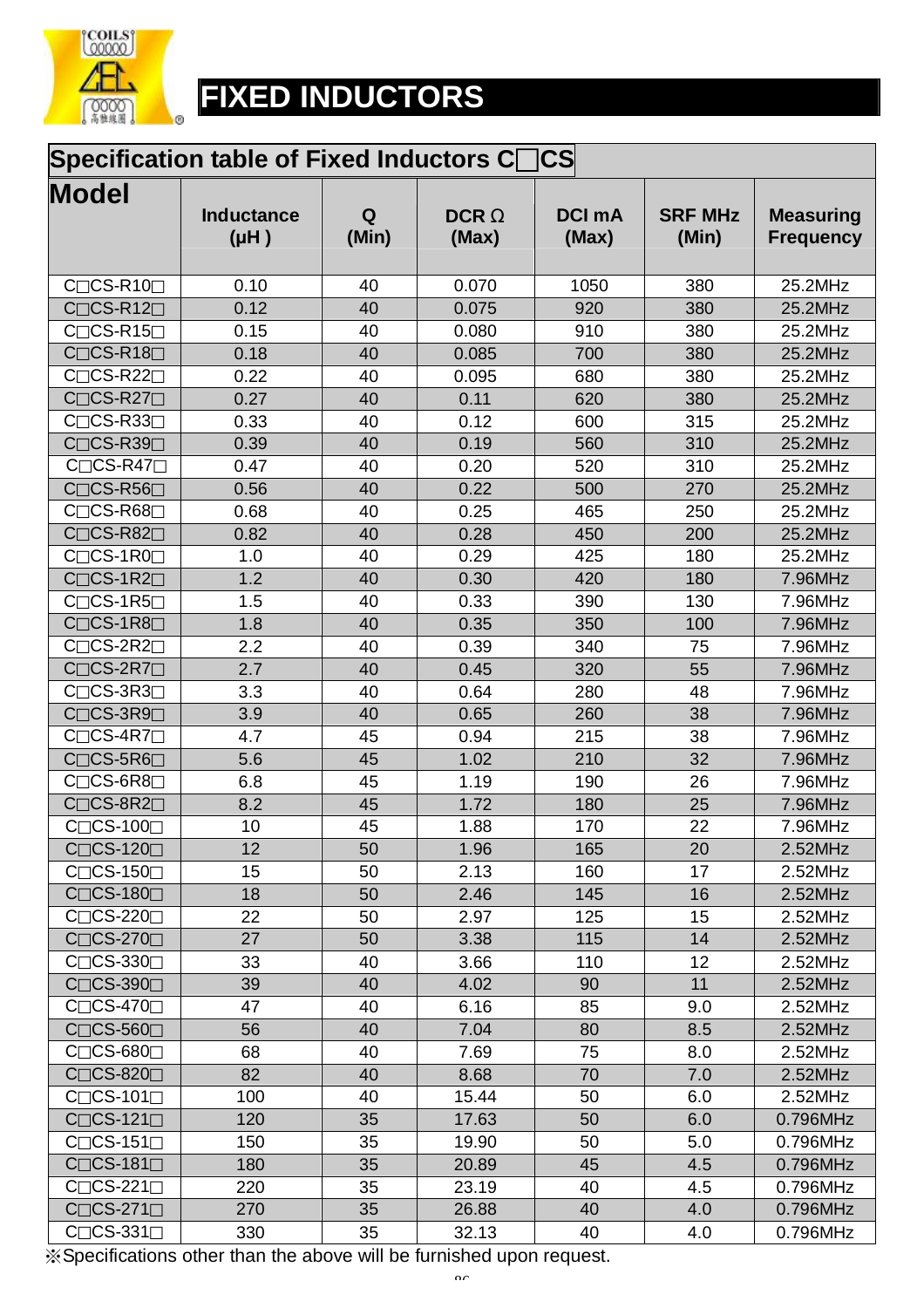

| 6 丙推脲圈 6<br>$\circ$<br>Specification table of Fixed Inductors C□C |                           |            |                      |                        |                         |                                      |  |  |  |
|-------------------------------------------------------------------|---------------------------|------------|----------------------|------------------------|-------------------------|--------------------------------------|--|--|--|
| <b>Model</b>                                                      | <b>Inductance</b><br>(HH) | Q<br>(Min) | <b>DCRW</b><br>(Max) | <b>DCI mA</b><br>(Max) | <b>SRF MHz</b><br>(Min) | <b>Measuring</b><br><b>Frequency</b> |  |  |  |
| $C$ $C$ -R10 $\Box$                                               | 0.10                      | 60         | 0.070                | 1180                   | 220                     | 25.2MHz                              |  |  |  |
| $C$ $C$ -R12 $\Box$                                               | 0.12                      | 60         | 0.080                | 1022                   | 200                     | 25.2MHz                              |  |  |  |
| $C$ $C$ -R15 $\Box$                                               | 0.15                      | 50         | 0.085                | 910                    | 185                     | 25.2MHz                              |  |  |  |
| $C\Box C$ -R18 $\Box$                                             | 0.18                      | 50         | 0.090                | 780                    | 180                     | 25.2MHz                              |  |  |  |
| $\Box$ C-R22 $\Box$<br>$C\Gamma$                                  | 0.22                      | 50         | 0.103                | 750                    | 170                     | 25.2MHz                              |  |  |  |
| $C$ $C$ -R27 $\Box$                                               | 0.27                      | 50         | 0.11                 | 700                    | 165                     | 25.2MHz                              |  |  |  |
| $C$ C-R33                                                         | 0.33                      | 50         | 0.12                 | 680                    | 160                     | 25.2MHz                              |  |  |  |
| $C$ $C$ -R39 $\Box$                                               | 0.39                      | 50         | 0.13                 | 650                    | 155                     | 25.2MHz                              |  |  |  |
| $C$ $C$ -R47 $\Box$                                               | 0.47                      | 50         | 0.14                 | 640                    | 150                     | 25.2MHz                              |  |  |  |
| $C\Box C$ -R56 $\Box$                                             | 0.56                      | 50         | 0.15                 | 630                    | 150                     | 25.2MHz                              |  |  |  |
| $C$ $C$ -R68 $\Box$                                               | 0.68                      | 50         | 0.17                 | 620                    | 150                     | 25.2MHz                              |  |  |  |
| $C$ $C$ -R82 $\Box$                                               | 0.82                      | 50         | 0.19                 | 610                    | 150                     | 25.2MHz                              |  |  |  |
| $C\Box C$ -1R0 $\Box$                                             | 1.0                       | 50         | 0.22                 | 590                    | 150                     | 25.2MHz                              |  |  |  |
| $C$ $C$ -1R2 $\Box$                                               | 1.2                       | 50         | 0.23                 | 570                    | 145                     | 7.96MHz                              |  |  |  |
| $C$ $C$ -1R5 $C$                                                  | 1.5                       | 50         | 0.25                 | 565                    | 140                     | 7.96MHz                              |  |  |  |
| $C$ $C$ -1R8 $\Box$                                               | 1.8                       | 50         | 0.27                 | 555                    | 138                     | 7.96MHz                              |  |  |  |
| $C$ $C$ -2R2 $\Box$                                               | 2.2                       | 50         | 0.30                 | 515                    | 110                     | 7.96MHz                              |  |  |  |
| $\Box$ C-2R7 $\Box$<br>$C\lceil$                                  | 2.7                       | 50         | 0.33                 | 505                    | 100                     | 7.96MHz                              |  |  |  |
| $\Box$ C-3R3 $\Box$<br>Сſ                                         | 3.3                       | 50         | 0.50                 | 365                    | 100                     | 7.96MHz                              |  |  |  |
| $C$ $C$ -3R9 $\Box$                                               | 3.9                       | 50         | 0.59                 | 350                    | 90                      | 7.96MHz                              |  |  |  |
| $C$ $C$ -4R7 $\Box$                                               | 4.7                       | 60         | 1.12                 | 260                    | 84                      | 7.96MHz                              |  |  |  |
| $C$ $C$ -5R6 $\Box$                                               | 5.6                       | 60         | 1.16                 | 235                    | 65                      | 7.96MHz                              |  |  |  |
| $\Box$ C-6R8 $\Box$<br>Сſ                                         | 6.8                       | 60         | 1.29                 | 230                    | 60                      | 7.96MHz                              |  |  |  |
| $C$ $C$ -8R2 $\Box$                                               | 8.2                       | 60         | 1.39                 | 215                    | 58                      | 7.96MHz                              |  |  |  |
| $C$ $C$ -100 $\Box$                                               | 10                        | 60         | 1.56                 | 210                    | 28.7                    | 7.96MHz                              |  |  |  |
| $C$ $C$ -120 $\Box$                                               | 12                        | 50         | 1.64                 | 200                    | 18.9                    | 2.52MHz                              |  |  |  |
| $C$ $C$ -150 $T$                                                  | 15                        | 50         | 1.85                 | 190                    | 16.8                    | 2.52MHz                              |  |  |  |
| C <sub></sub> C-180                                               | 18                        | 50         | 1.94                 | 185                    | 12.8                    | 2.52MHz                              |  |  |  |
| $C$ $C$ -220 $T$                                                  | 22                        | 50         | 2.24                 | 160                    | 10.4                    | 2.52MHz                              |  |  |  |
| $C$ <sub>C</sub> $-270$                                           | 27                        | 50         | 2.39                 | 155                    | 10.2                    | 2.52MHz                              |  |  |  |
| $C$ $C$ -330 $\Box$                                               | 33                        | 50         | 2.71                 | 150                    | 8.4                     | 2.52MHz                              |  |  |  |
| C <sub>D</sub> C-390 <sub>D</sub>                                 | 39                        | 50         | 3.00                 | 145                    | 7.4                     | 2.52MHz                              |  |  |  |
| $C$ $C$ -470 $\Box$                                               | 47                        | 50         | 3.19                 | 135                    | 6.9                     | 2.52MHz                              |  |  |  |
| $C$ $C$ -560 $\Box$                                               | 56                        | 50         | 3.72                 | 135                    | 6.6                     | 2.52MHz                              |  |  |  |
| $C$ $C$ -680 $\Box$                                               | 68                        | 50         | 3.92                 | 125                    | 6.1                     | 2.52MHz                              |  |  |  |
| $C$ $C$ -820 $\Box$                                               | 82                        | 45         | 4.39                 | 125                    | 5.4                     | 2.52MHz                              |  |  |  |
| $C$ $C$ -101 $\Box$                                               | 100                       | 45         | 4.72                 | 110                    | 5.0                     | 2.52MHz                              |  |  |  |
| $\overline{C}$ $C$ -121 $\Box$                                    | 120                       | 45         | 4.94                 | 110                    | 4.3                     | 0.796MHz                             |  |  |  |
| $C$ $C$ -151 $\Box$                                               | 150                       | 45         | 5.51                 | 100                    | 4.3                     | 0.796MHz                             |  |  |  |
| $C$ $C$ -181 $\Box$                                               | 180                       | 45         | 8.28                 | 95                     | 3.4                     | 0.796MHz                             |  |  |  |
|                                                                   |                           |            |                      |                        |                         |                                      |  |  |  |
| $C$ $C$ -221 $\Box$<br>$C$ $C$ -271 $\Box$                        | 220                       | 45         | 8.94                 | 90                     | 3.3                     | 0.796MHz                             |  |  |  |
| $C$ $C$ -331 $\Box$                                               | 270                       | 45         | 10.3                 | 85                     | 2.9                     | 0.796MHz                             |  |  |  |
| $C$ $C$ -391 $\Box$                                               | 330                       | 45         | 11.3                 | 75                     | 2.7                     | 0.796MHz                             |  |  |  |
|                                                                   | 390                       | 45         | 17.2                 | 60                     | 2.3                     | 0.796MHz                             |  |  |  |
| $C$ $C$ -471 $\Box$                                               | 470                       | 45         | 19.2                 | 55                     | 2.2                     | 0.796MHz                             |  |  |  |
| $C$ $C$ -561 $\Box$                                               | 560                       | 45         | 20.9                 | 55                     | 2.1                     | 0.796MHz                             |  |  |  |
| $C$ $C$ -681 $\Box$                                               | 680                       | 45         | 23.7                 | 50                     | 1.9                     | 0.796MHz                             |  |  |  |
| $C$ $C$ -821 $\Box$                                               | 820                       | 45         | 26.6                 | 45                     | 1.7                     | 0.796MHz                             |  |  |  |
| $C$ $C$ -102 $\Box$                                               | 1000                      | 45         | 28.2                 | 45                     | 1.5                     | 0.796MHz                             |  |  |  |